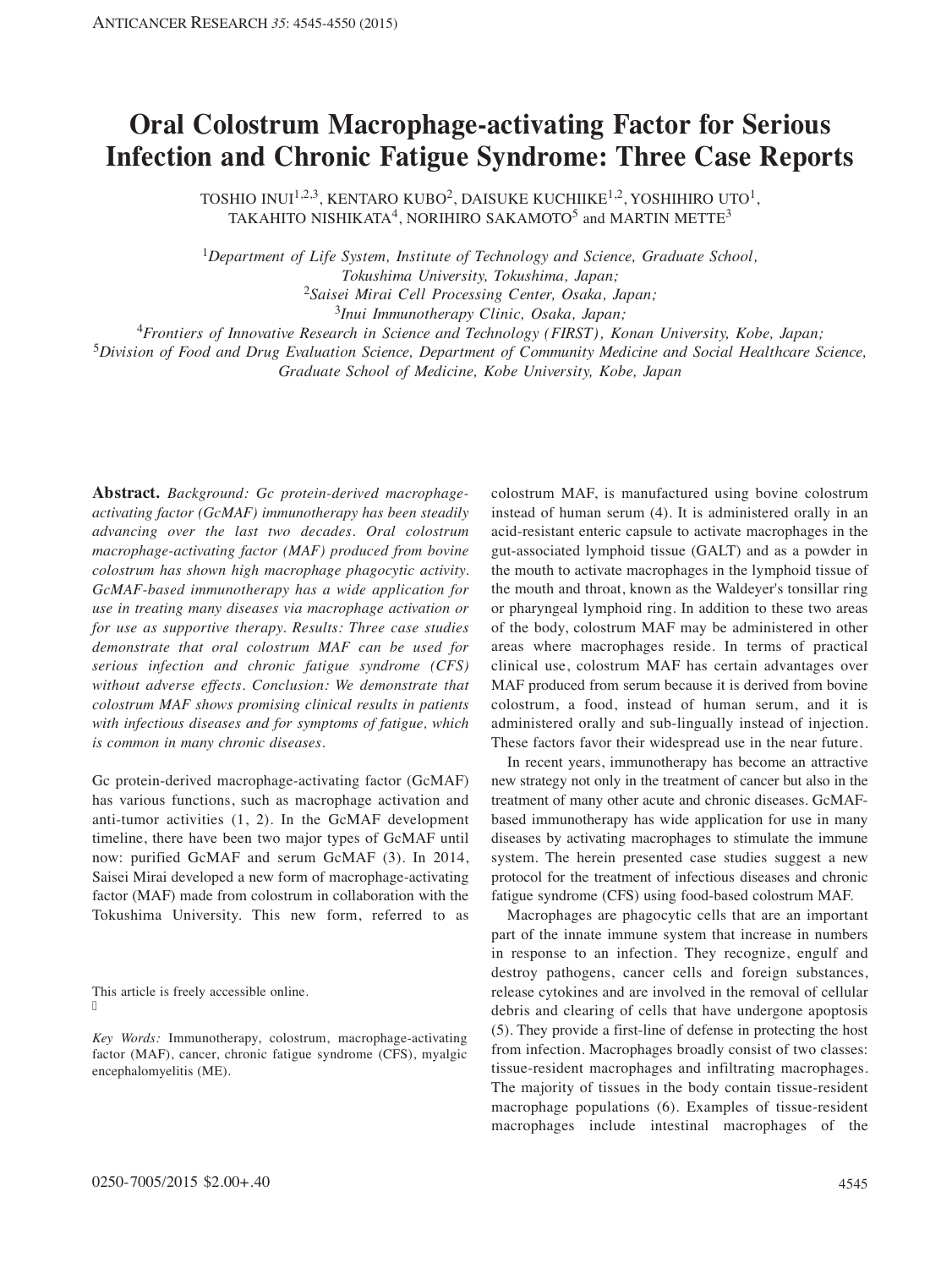gastrointestinal tract, Langerhans cells and dermal macrophages of the skin, Kupffer cells and motile liver macrophages of the liver, brain microglia, alveolar and interstitial macrophages of the lungs, red pulp macrophages of the spleen and bone marrow macrophages. All these macrophages, by definition, reside in their respective tissues and perform homeostatic tissue-specific functions (6-8). Inflammatory monocytes, the source of infiltrating macrophages, selectively travel to the sites of inflammation, produce inflammatory cytokines and contribute to local and systemic inflammation (9). Infiltrating macrophages are found in pathological settings, such as cancer, atherosclerosis and metabolic diseases. (8). Macrophages also play an important role in wound healing, as well as skin repair, contributing to activation of skin epithelial stem cells and the cyclic activation of adult hair follicle stem cells. This finding may have translational implications for skin repair, hair regrowth and inflammatory skin diseases (10).

The mucosa-associated lymphoid tissue (MALT) is scattered along mucosal surfaces in our body and makes up the majority of the human lymphoid tissue. The main function of MALT is to produce and secrete immunoglobulin A (IgA) (11, 12). MALT is populated by lymphocytes, such as T-cells and B-cells, as well as macrophages and plasma cells, where each cell is well-situated and prepared for encountering antigens and pathogens passing through the mucosal epithelium. The components of MALT are subdivided into several groups, such as gut-associated lymphoid tissue (GALT) and Waldeyer's tonsillar ring or nasalassociated lymphoid tissue (NALT), which is made up of the palatine tonsils, nasopharyngeal tonsil (adenoid), lingual tonsil and the less prominent tubal tonsils. Because the tonsils are the first site of contact with inhaled and ingested microorganisms, they are considered the first-line of defense against exogenous invaders (13). GALT is considered the largest macrophage pool in the body playing a very important role in maintaining and regulating mucosal immunity (11, 12). Oral colostrum MAF is directly aiming at activating the huge number of macrophages in these parts of the body to stimulate the immune system.

The general goals of GcMAF and oral colostrum MAF immunotherapy are to improve well-being and quality of life (QOL), return the patient to good health so that they are able to participate in regular life-style activities, achieve longterm survival, enhance the effect of other therapies, repair the immune system, increase the number of monocytes and activate them to destroy cancer cells, viruses, bacteria and other pathogens in the body and, finally, increase the rate of maturation of dendritic cells (3).

Infection in cancer patients has been widely reported suggesting that various factors, either disease-related or therapy-induced, render cancer patients more susceptible to infections compared to otherwise healthy people (14). In terminal-cancer patients, infection can quickly become a lifethreatening risk without effective treatment options. Moreover, infection is responsible for significant patient distress and adverse symptoms, further reducing quality of life of patients (14).

Chronic fatigue syndrome or myalgic encephalomyelitis (CFS/ME) is a devastating and complex disorder with uncertain cause (15). People with CFS have overwhelming fatigue and a number of other symptoms that do not improve by bed rest and tend to get worse after physical activity or mental exertion. They often function at a much lower level of activity than they were capable of before they became ill. The primary symptoms of CFS is unexplained severe fatigue lasting at least 6 months that is not improved by bed rest (16, 18). Defining symptoms of CFS include post-exertion malaise lasting more than 24 hours, unrefreshing sleep, impaired memory or concentration, muscle pain, pain in the joints without swelling or redness, headaches, tender lymph nodes in the neck or armpit and a sore throat that is frequent or recurring (17). Many CFS patients may also experience other symptoms, such as irritable bowel syndrome, depression or other psychological problems, chills and night sweats, visual disturbances, brain fog, dizziness, problems with balance and sensitivities to foods, odors, chemicals, medications or noise (17, 19). Because there are no blood tests, scans or other laboratory tests to diagnose CFS, diagnosis is usually made by ruling out other possible diseases. As there are no prescription drugs developed specifically for CFS, it is generally considered as an incurable disease. Doctors treating CFS tend to treat each of the symptoms individually with a wide range of drugs without much success.

The cause of CFS has as yet not been identified; however, infections and immune dysfunction are thought to play a critical role in the development of the disease. In addition, numerous viruses, such as Epstein-Barr virus (EBV), human herpesvirus-6 (HHV-6), HHV-7 and HHV-8, herpes simplex virus type 1 (HSV-1), HSV-2, measles virus, adenovirus type 2, Enterovirus and human cytomegalovirus (HCMV), have been implicated in subsets of patients. However, results have been mixed and inconclusive (15, 19). Chlamydia has been also found in subsets of patients. In particular, studies have found widespread evidence of Mycoplasma species infections in CFS patients, a finding extensively reported in the scientific literature (16, 18). It has also been suggested that enterobacteria are involved in the etiology of CFS. Maes *et al.* (20) report elevated serum levels of IgA and IgM against the LPS of Gram-negative enterobacteria in CFS patients indicating increased gut permeability and an anti-LPS immune response with subsequent gut-derived inflammation causing systemic inflammation and oxidative and nitrosative stress, thus pointing to a new pathway in CFS (21). This kind of chronic immune activation has been long thought to be a component of CFS (17) and studies in CFS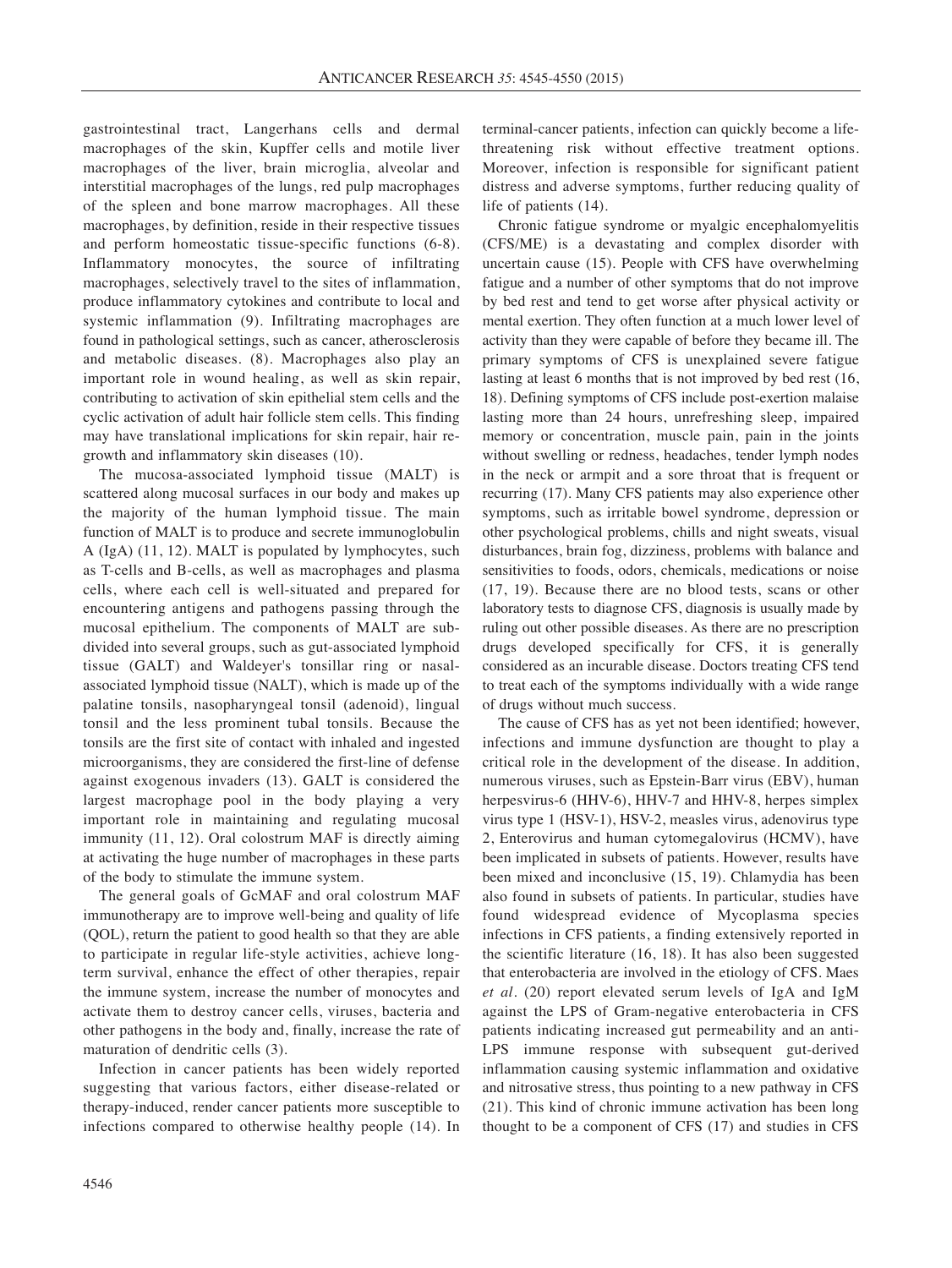patients have identified a number of pro-inflammatory cytokines, to be correlated with the disease. For example, LPS-induced cytokine levels were strongly correlated with general fatigue levels in CFS patients (22). Interleukin (IL)- 6 has been shown to induce fatigue symptoms in healthy subjects and CFS patients (22). Therefore, identifying infections in these patients is of prime importance (18).

Aside from CFS, fatigue is one of the most commonly reported symptoms in cancer patients that can be extremely debilitating and may have a severe negative impact on quality of life (23). Even cancer survivors, and those of other lifethreatening illnesses, report chronic fatigue lasting months to years after completion of treatment. Despite the high prevalence of fatigue, little is known about its pathogenesis.

Overall, it is reported that this symptom is a problem in 75 to 90 percent of patients with cancer or other chronic illnesses (24).

## **Results**

*Case Report 1.* A 74-year-old female with pancreatic cancer, multiple liver metastasis and rheumatoid arthritis was admitted to hospice for terminal care. On October 4th, 2014, while in the hospice, she developed high fever for which she was treated, unsuccessfully, with antibiotics. She lost consciousness on October 8th, 2014 and, two days later, she was temporarily transferred to another hospital for emergency tests and treatments. No evidence of pneumonia was found and, thus, on October 14th, 2014, she returned to hospice and received intravenous hyperalimentation (IVH) feeding. The patient remained in deep coma with continuing high fever and antibiotics not working, but causing renal function disorder. On October 18th, 2014, she was diagnosed to have several hours to several days to live, so family members gathered to farewell her in the hospice. On that night, the patient's son began to apply colostrum MAF powder dissolved in a small amount of water to the lymphoid tissue areas in the mouth, 2 times per day. The next day the patient showed a reduction in the fever and, in 3 days, the fever had almost disappeared. On October 29th, 2014, after 3 weeks in coma, and 11 days after starting oral colostrum MAF, the patient opened her eyes and was able to follow movements with her eyes. On November 4th, 2014, the patient started to talk and wanted to eat, being surprised the month was already November. At this point, eating rehabilitation started, while, at the same time, continuing IVH. The doctor in the hospice said that this result was a miracle. It was the first case observed out of 2,000 patients who died in the same situation, thus rendering oral colostrum MAF an amazing medicine.

*Case Report 2.* A 71-year-old female with CFS and suffering from symptoms, such as dizziness, chronic fatigue, palpitation, tachycardia, depression, unrefreshing sleep, stomach pain, regular sore throats and other disturbances for around 40 years. She was diagnosed, by physicians and psychotherapists, with autonomic neuropathy, climacteric disorder, depressive state, Meniere's disease, chronic gastritis, cardiac neurosis, chronic cystitis, post hepatitis B infection and colon polyps. Her blood tests showed no abnormality except cholesterol, which was slightly elevated, with sometimes borderline elevated transaminase levels. Brain magnetic resonance imaging (MRI) scan, cardiac catheter examination and gastroscopy showed no abnormality within the last 2 years. Colonoscopy showed colon polyps, which were removed during the colonoscopy examination and an abdominal computed tomography (CT) scan showed only a liver cyst. On November 5th, 2014, she started taking daily colostrum MAF powder in the mouth, exposing the lymphoid tissue with the resident macrophages and, also, colostrum MAF orally in an acid-resistant enteric coated capsule. Within a few days, she noticed that her malaise, dizziness, tachycardia, insomnia, nocturnal urination and stomach pain were improving and she was feeling better with improved quality of life. Over an one-month period, she also noticed that her skin became smooth and silky and that the blotches on her face and arms became lighter, disappearing in some places on the skin. She was very happy, being able to do her usual work with more energy like most other people do. Over a four-month period, she also noticed improvements in hair growth on her head.

*Case Report 3.* This last report concerns a 45-year-old female with CFS. She is the daughter of the previous casereport patient. She had stomach pain, severe fatigue, especially after work, unrefreshing sleep, headaches, pain in the joints and other disturbances since she was 20 years old. When she was younger, her body weight was 43 kg, which declined over the years to 37-38 kg. Her fatigue could not improve by bed rest or taking medications and became worse with work. Her blood tests showed no abnormality and a brain MRI scan, abdominal MRI scan and an ultrasound scan were also normal. Gastroscopy showed gastritis and the presence of *H. pylori* bacteria in her stomach for which she was treated with antibiotics. After getting rid of the bacteria, her severe stomach pain continued and she was not able to control the symptoms even with proton pump inhibitors (PPIs). On November 12th, she started taking colostrum MAF powder in the mouth and one capsule orally/day, as described in the previous case report. In a couple of days, she felt much better with reduced malaise in the morning and reduced stomach pain. She was able to move her body easily without the usual joint pain, muscle pain and fatigue and began forgetting to take her stomach pills. Within an onemonth period, she noticed that the freckles on her face became lighter and her skin became smooth and silky. She was very happy because she did not have symptoms of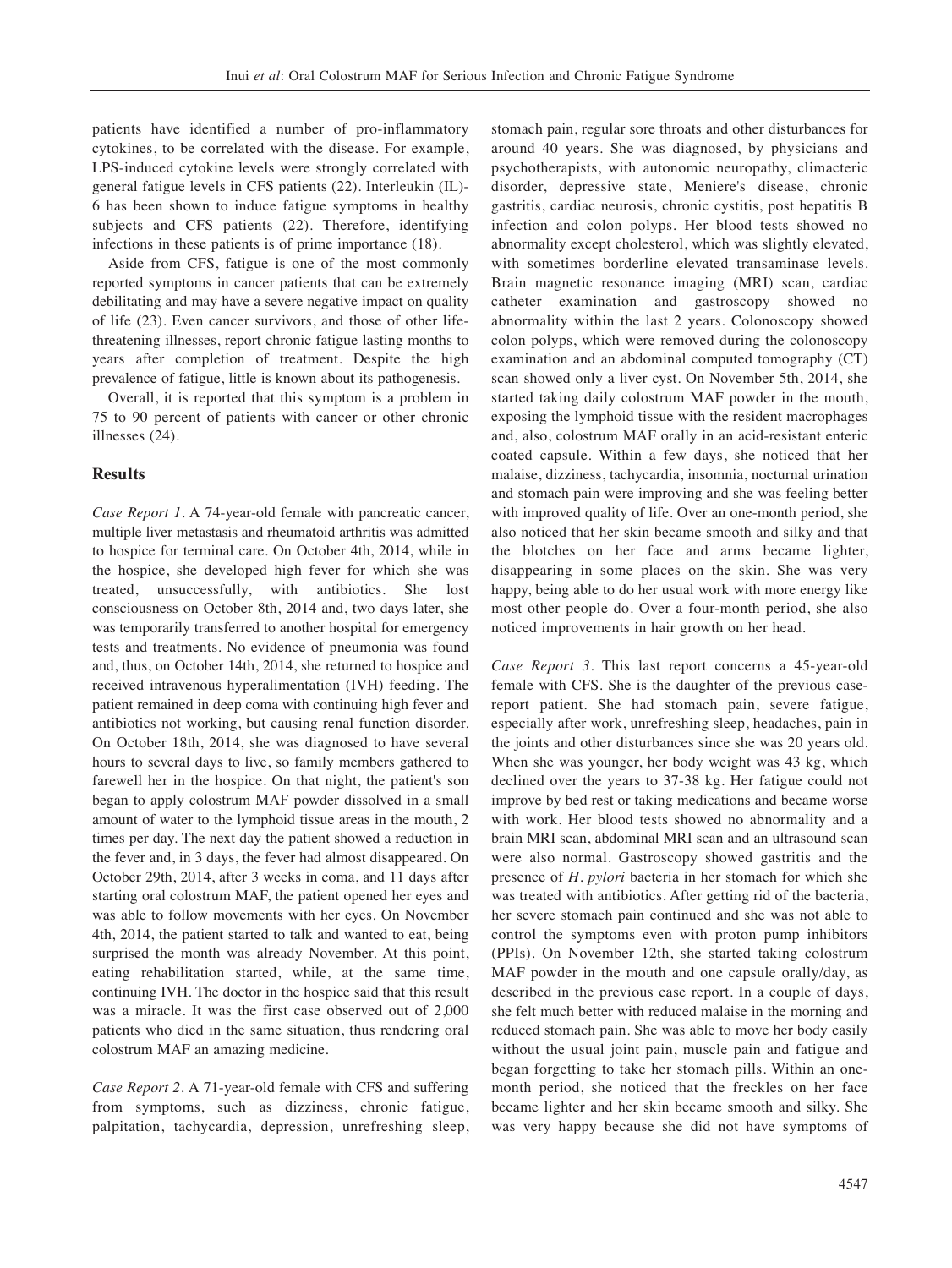malaise anymore, had good sleep, significantly decreased stomach pain and decreased menstrual cramps. Within a 4 month period, she noticed her hair was re-growing all over her head. Due to occupational use of paint thinner, she had lost hair on her forehead, which was now coming back.

## **Discussion**

At some point, patients with a terminal illness tend to be placed in palliative care, which provides pain relief and other measures designed to make the end-stages of terminal illness as comfortable as possible (14). It is common that, once a patient reaches this point, curative treatment efforts are discontinued or scaled back. By this stage, the treatment for the disease may no longer be effective and can be as painful and uncomfortable as the disease itself. Thus, naturally, the focus turns from treatment to palliation with one of the most important goals of medical practitioners being to ease suffering and improve quality of life (14). With this new goal in mind, we need to consider the factors that cause discomfort and reduce quality of life. In patients with cancer, fatigue and anorexia rank as the top two reasons for emotional and physical distress, with pain ranked third. Nausea, constipation, altered mental state, such as delirium, and dyspnea have been described as the next most common symptoms. It is not uncommon for family members to interpret fatigue as means that the patient is "giving up" when, actually, the symptom of fatigue is beyond the patient's control (24).

Infection is responsible for substantial patient distress and an important contributing factor in many of these adverse symptoms (14). Mohammed *et al.* (14) take it one step further to suggest that, although infection in cancer patients has been widely reported, very few studies have focused on infection and its management in palliative care patients. In palliative care, antibiotic use is common practice in patients with advanced cancer as one of the supportive treatments near the end of life as a means of controlling infections (14). A big dilemma for physicians caring for terminal cancer patients is deciding whether antibiotics are effective and able to provide benefit or not. Also, it must be considered that antibiotics are not necessarily safe, have a long list of potential adverse effects and increase the risk of antimicrobial resistance. In terms of colostrum MAF, this dilemma is being waived since there are no side-effects and no risk of resistance to treatment. Therefore, the benefit-risk ratio is very high with this option. By comparison, the benefit-risk ratio of antibiotics is more difficult to determine. As indicated in our case study of infection in a terminally-ill cancer patient, GcMAF-based immunotherapy was proven quite effective as it could play a critical role in combination with, or even without, antibiotics in patients with cancer and infections. The treatment with colostrum MAF has been

shown to be non-toxic, improving quality of life (QOL), prolonging life and curing the infection, which addresses the major goals of palliative care.

Concerning CFS, we highlighted case reports of two patients with CFS who had very good effects from oral colostrum MAF. It is suggested that oral colostrum MAF can be used to achieve much better outcomes for patients with CFS, including additional benefits, such as skin repair, decreased freckles, blotches and hair re-growth. Even though the cause of CFS has as yet not been identified, research suggests that infections and immune dysfunction are thought to play a critical role in the development of the disease. Key findings point to increased gut permeability and an anti-LPS immune response to Gram-negative enterobacteria with subsequent gut-derived inflammation that cause systemic inflammation and oxidative, as well as nitrosative stress. Research by our group has reported that macrophage activation with GcMAF-based immunotherapy, unlike that of LPS, does not result in nitric oxide (NO) and tumor necrosis factor (TNF)- $\alpha$  and IL-1 $\beta$  cytokine production (4, 25). According to research by Uto *et al.* (4), 10 ng colostrum MAF has a significantly higher macrophage phagocytic activity than 1 μg LPS. Therefore, it is suggested that macrophages have a much higher affinity for activation by GcMAF than LPS. Administering exogenous GcMAF will result in suppression of the LPS-related macrophage activation and, thus, GcMAF will induce a good phagocytosis without IL-1 $\beta$  and TNF- $\alpha$  release. These experimental results are interesting and correlated with our clinical findings of reduced fatigue in CFS patients with colostrum MAF therapy considering the findings that a number of cytokines are implicated in fatigue symptoms.

There are two possible ways colostrum MAF acts. Oral administration of the enteric capsule allows colostrum MAF to reach the gut where it can activate macrophages in the Payer's patches and, from there, enter the blood stream. There is also the possibility that colostrum MAF can act *via* sub-lingual absorption into the bloodstream where it can reach many places in the body. Our clinical results suggest the possibility that the colostrum MAF molecule can be absorbed *via* either of these routes allowing it to have similar effects to injected GcMAF.

Some researchers suggest that symptoms of CFS and fatigue in patients can be caused, generally, by chronic cytokine production due to bacteria when macrophages are activated by LPS. Our work and that of others show that macrophage activation by purified GcMAF, serum GcMAF and colostrum MAF does not result in production of cytokines, while it still increases phagocytosis (4).

In conclusion, it is clear that infectious diseases are important factors in both chronic fatigue syndrome and cancer, with both diseases sharing the common symptom of fatigue. Considering our case studies of a terminal cancer